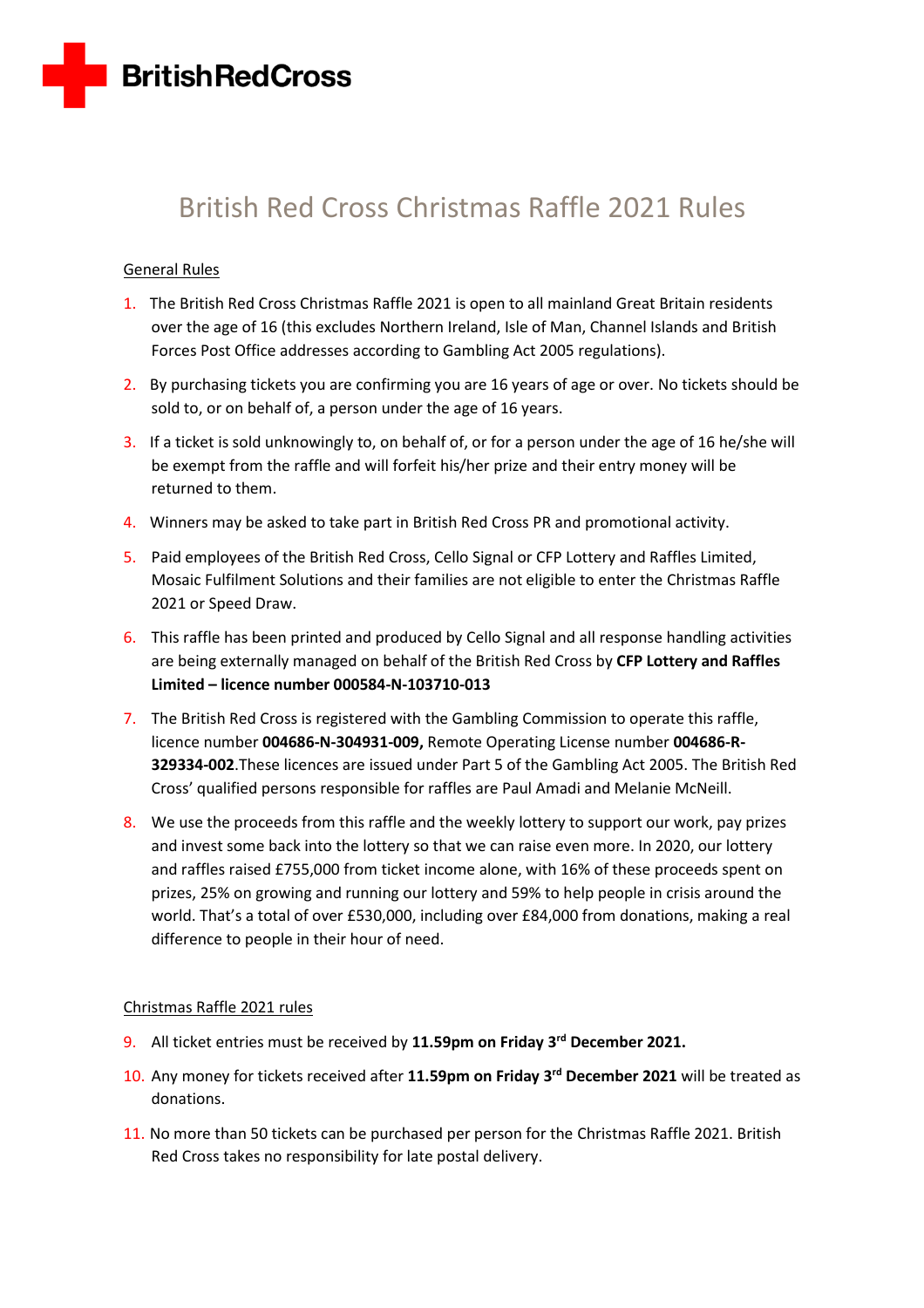- 12. The draw for the **Christmas Raffle 2021** will take place on **Friday 10th December 2021.** Winners will be notified by post, email or telephone no later than two weeks after the draw date. A list of winners' names (and their towns) will also be published on the British Red Cross website within two weeks after the draw date. Please keep the ticket number as record of proof of purchase.
- 13. All reasonable effort will be made to contact prize winners, but in the event that the British Red Cross cannot contact the winner, the British Red Cross reserves the right to distribute the prize as appropriate. Winners have up to one month following notification of their win to claim their prize.
- 14. We operate a combined online/offline draw ensuring that each entrant has an equal chance of winning each prize. The draw will be conducted by utilising a Random Number Generator that has been tested and approved by an independent, Gambling Commission approved, third party test house in combination with a blind draw in plain sight of staff. The results of the draw are final.
- 15. Your chances of winning are dependent on the number of entries in the draw. In 2020, the likelihood of winning a prize was, on average, 1 in 1,326 in our seasonal raffles.

#### Online entries

- 16. Age verification for entries to the **Christmas Raffle 2021** purchased online or over the telephone with a debit card will be undertaken as follows:
	- 16.1. Self-certification by the individual ticking the available box to confirm that they are over 16 years of age to validate entry.
	- 16.2. A search undertaken with a third party for the purpose of verifying that entrants are aged 16 or over.
	- 16.3. If this proves unsuccessful, we will try to contact the player by telephone.
- 17. Once age verification is obtained for tickets purchased online, a confirmation email will be sent to the entrant confirming their numbers in the draw and thanking them for their participation.
- 18. If we are unable to verify the age of a player within 72 hours we will refund their money.
- 19. Tickets must not be bought on behalf of somebody else.

#### Speed Draw Rules

- 20. Entries to the Speed Draw must be received by the date specified on the letter and raffle ticket.
- 21. In order to be entered into the Speed Draw, players must have purchased tickets for the **Christmas Raffle 2021** and affixed the Speed Draw entry sticker to the donation form.
- 22. Entrants to the Speed Draw will be eligible to win a British Red Cross shopper bag which will be sent to him/her by post within two weeks of the Speed Draw taking place.
- 23. The Speed Draw will take place within 14 days of the mail date **(the mail date is 6 th September 2021)** and **250 winners** will be selected by chance.